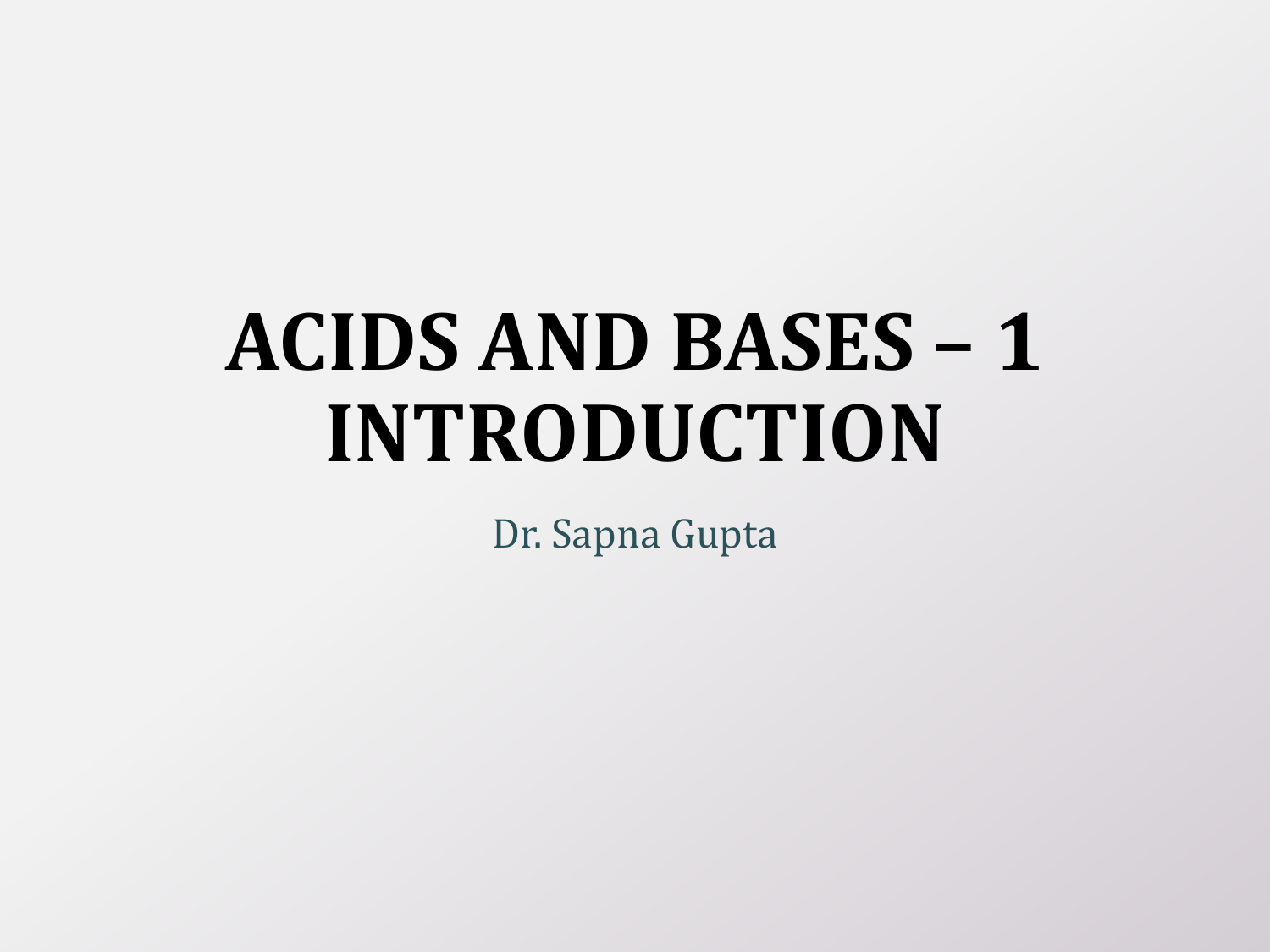#### **ACIDS BASES: PROPERTIES**

| <b>Properties</b>                  | <b>Acids</b>                                  | <b>Bases</b>                                                 |
|------------------------------------|-----------------------------------------------|--------------------------------------------------------------|
| Taste                              | Sour                                          | <b>Bitter</b>                                                |
| Sense                              |                                               | Slippery                                                     |
| Reaction                           | Corrosive                                     | Caustic                                                      |
| pH                                 | $0 - 7$                                       | $7 - 14$                                                     |
| Chemically                         | Has $H^+$                                     | Has OH <sup>-</sup>                                          |
| Litmus paper                       | Blue to red                                   | Red to blue                                                  |
| Examples                           |                                               |                                                              |
| Inorganic<br><b>Usually strong</b> | HCl, $H_2SO_4$ , HNO <sub>3</sub> , $H_3PO_4$ | NaOH, KOH, $Ca(OH)_{2}$ ,<br>NH <sub>4</sub> OH              |
| Organic<br><b>Usually weak</b>     | CH <sub>3</sub> COOH                          | $CH3NH2$ and other carbon<br>and nitrogen based<br>compounds |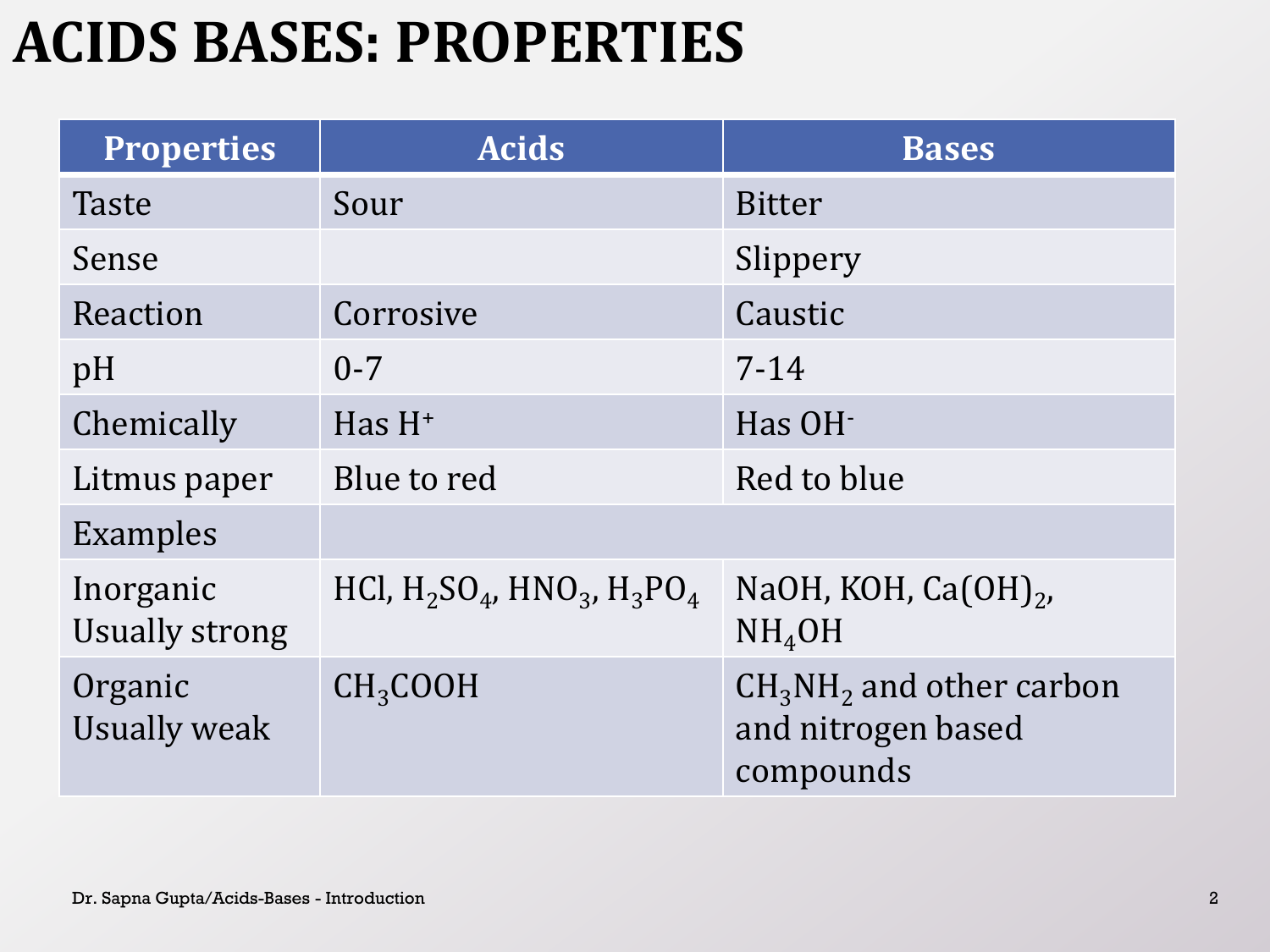### **ACIDS AND BASES: DEFINITIONS**

| <b>Definition</b>            | <b>Acid</b>                            | <b>Base</b>                            |
|------------------------------|----------------------------------------|----------------------------------------|
| <b>Arrhenius Definition</b>  | proton $(H^+)$ donor<br>E.g.: HCl      | hydroxide (OH-) donor<br>E.g. : NaOH   |
| Brønsted-Lowry<br>Definition | proton $(H^+)$ donor<br>E.g.: HCl      | proton $(H^+)$ acceptor<br>E.g.: $NH3$ |
| Lewis Definition             | electron pair acceptor<br>E.g.: $BF_3$ | electron pair donor<br>E.g.: $NH3$     |

One thing to remember is that acid in water is  $H_3O^+$  not H<sup>+</sup>.

Amphoteric substances behave like acids and bases.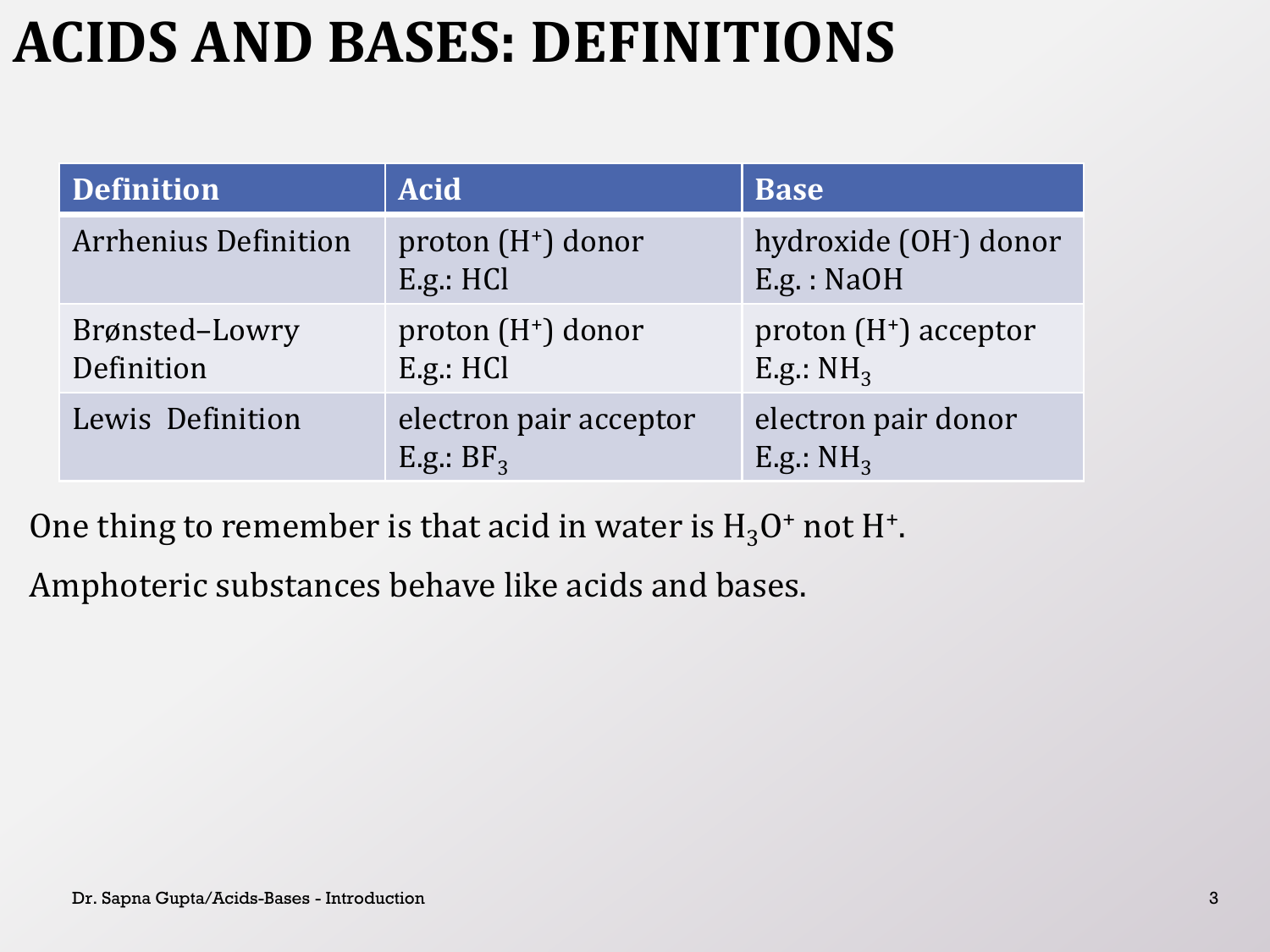### **ACID BASE: REACTIONS**

Typically: ACID + BASE gives SALT + WATER (for Arhenius acid/base)

 $HCl + NaOH$   $\longrightarrow$   $NaCl + H<sub>2</sub>O$ 

But Bronsted Lowry are different.

 $HCl + NH_3$   $\longrightarrow$   $NH_4Cl$  (note: no water!)

**REACTION OCCURS IN THE DIRECTION OF WEAKER ACID-BASE**

**Monoprotic acids**: give one proton on ionization: HCl, HNO<sub>3</sub>

**Diprotic acid**: give two protons on ionization – but one can write two ionization steps:  $H_2SO_4$ 

 $H_2SO_4 + H_2O \longrightarrow HSO_4$ - +  $H_3O^+$   $\longrightarrow SO_4^{2-} + H_3O^+$ 

(Note: the first ionization is easy, but second is in equilibrium)

**Triprotic acid**: three acidic protons:  $\mathrm{H_3PO_4}$ , with each ionization of a proton, the 2<sup>nd</sup> one gets harder and harder.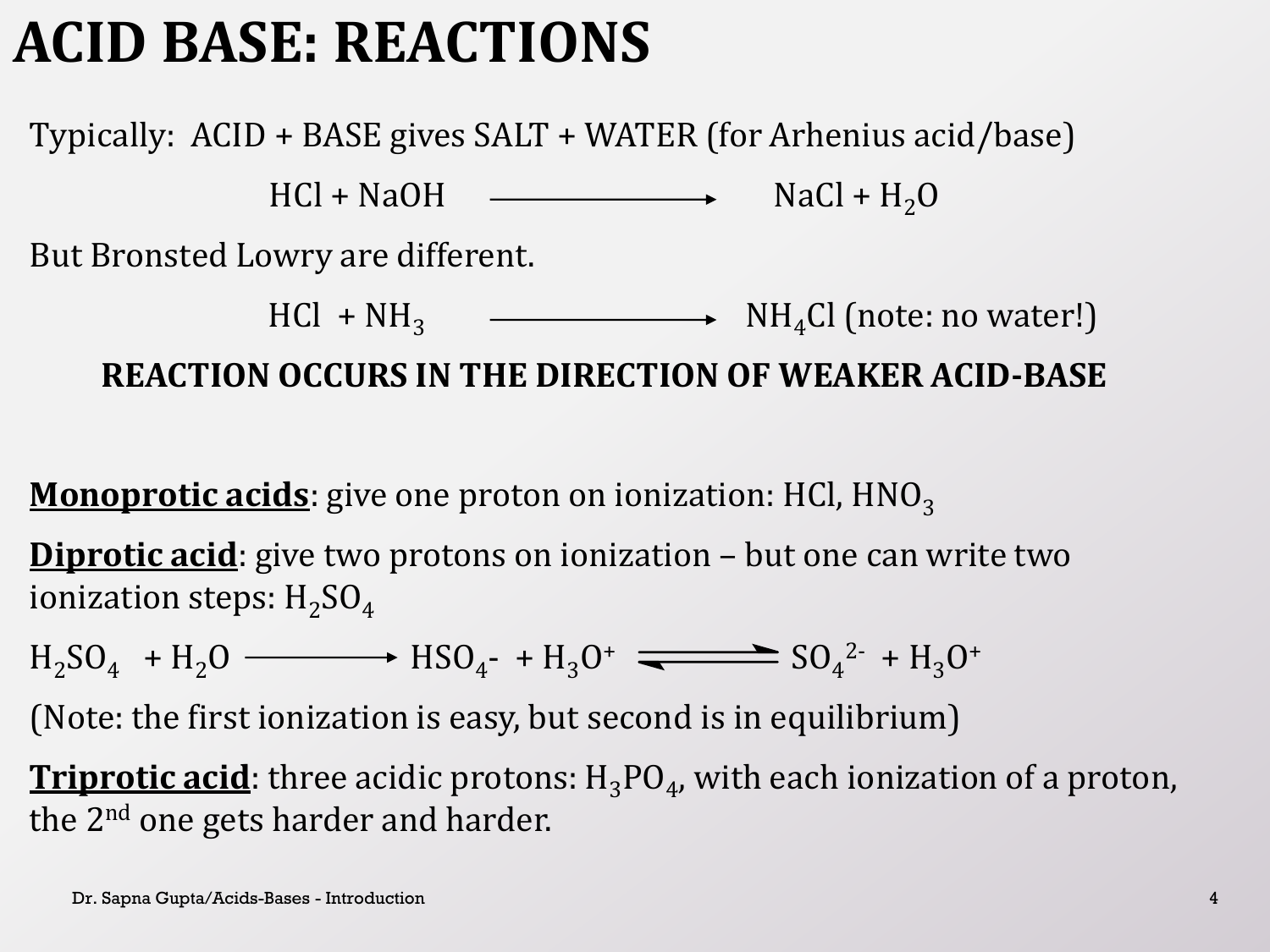# **CONJUGATE ACIDS AND BASES**

Substances in the acid–base reaction that differ by the gain or loss of a proton, H<sup>+</sup> , are called a conjugate acid–base pair.

- *Conjugate base* what remains of the acid after the donation of a proton
- *Conjugate acid* newly formed protonated species (base)

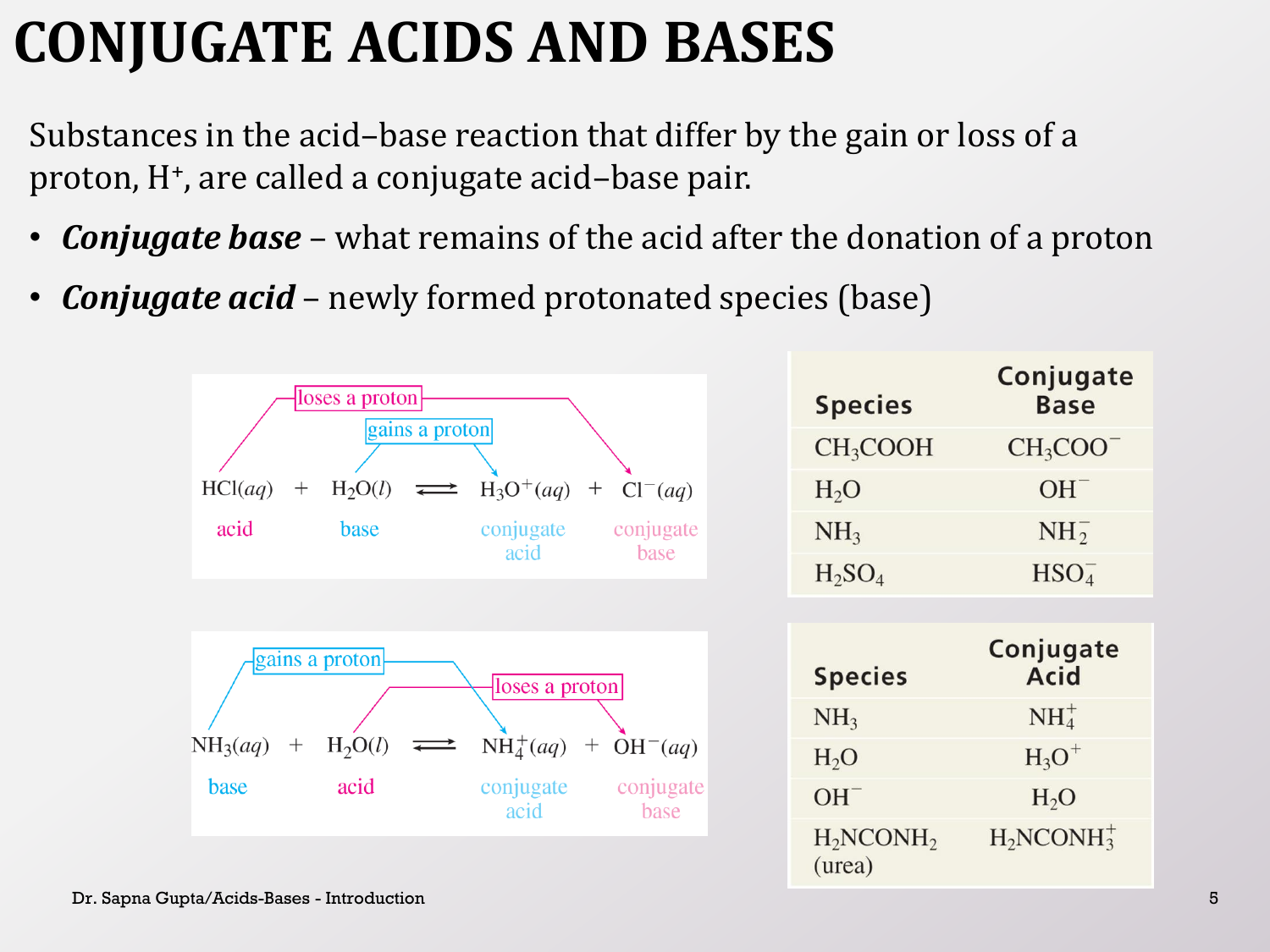#### **CONJUGATE ACID-BASE -STRENGTH**

- Strong acids give weak conjugate base
- Weak acids give strong conjugate bases
- Strong bases give weak conjugate acid
- Weak bases give strong conjugate acid

For monoprotic mineral acids, the ionization is good i.e. all protons are in solution (ionized); but for diprotic acids, the first ionization is good, but  $2<sup>nd</sup>$ ionization becomes harder because the conjugate base that forms is weaker acid than the original acid.

$$
H_2SO_4 + H_2O \longrightarrow HSO_4 + H_3O^+ \longrightarrow SSO_4^{2-} + H_3O^+
$$
  
 
$$
Weak CB
$$
  
 
$$
Weak acid
$$
  
 
$$
Weak acid
$$
  
 
$$
Weaker CB
$$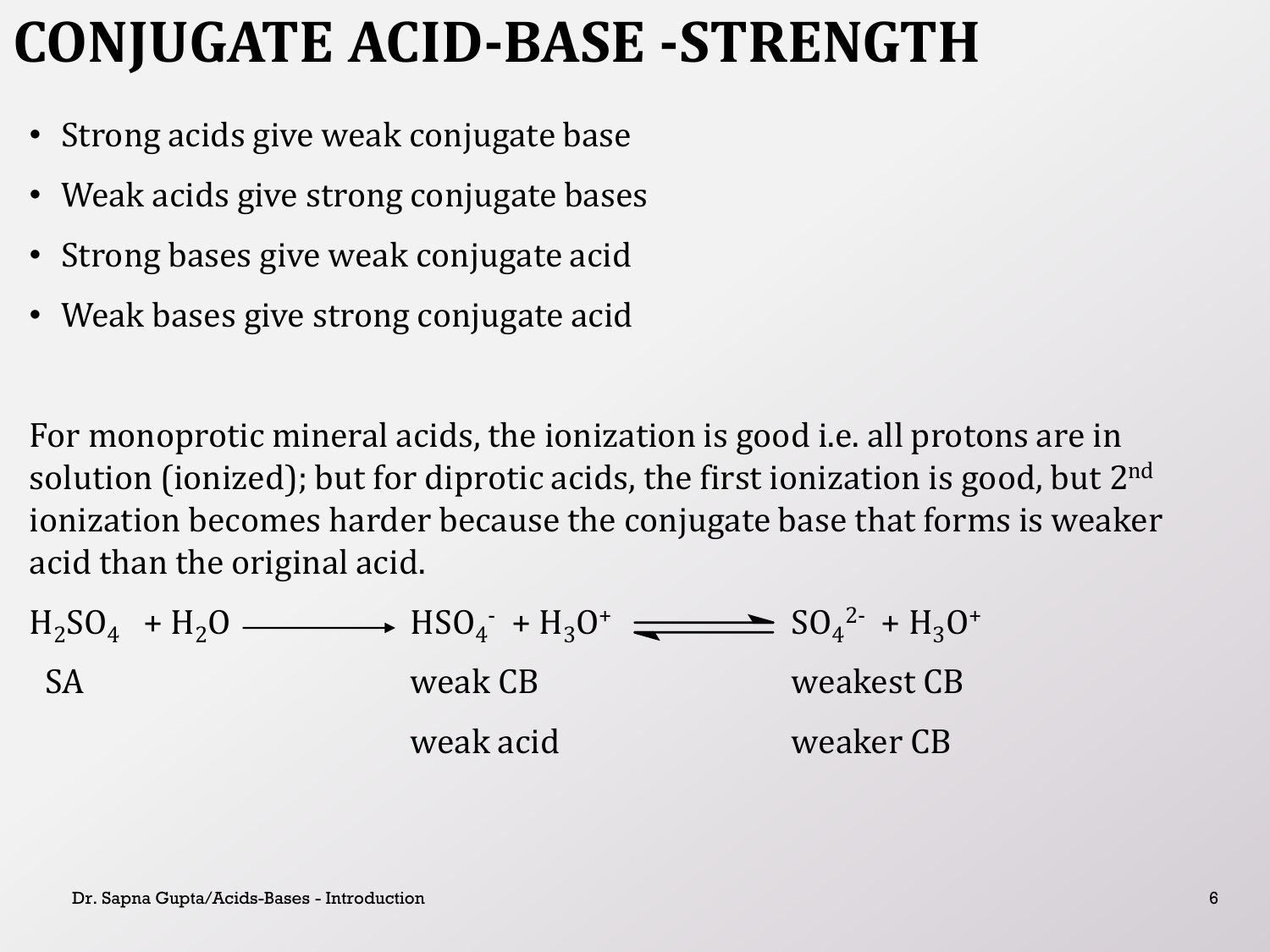# **STRENGTH OF ACIDS AND BASES**

- It is important to know the strength of acids and bases so you can predict the direction of reactions.
- Strong acids ionize completely; weak acids will be in equilibrium.
- The conditions that determine strength of acids and bases: (Keep in mind: a strong acid is one in which protons are in solution i.e. ionized.)
	- Atomic size
	- Polar bonds (electronegativity)
	- Number of oxygen (polarity)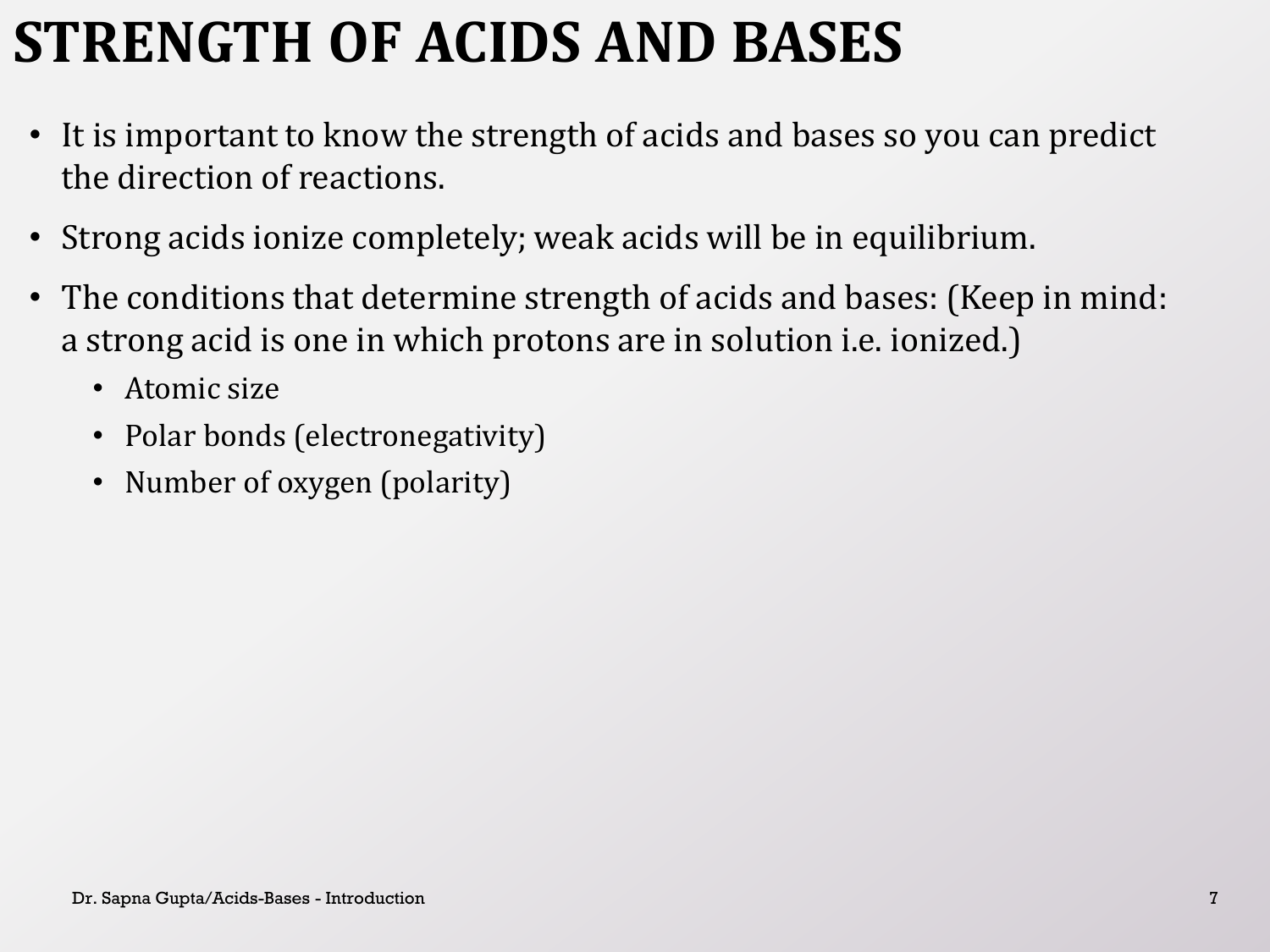# **STRENGTH – ATOMIC SIZE**

• This has to do with bond strength. The better the overlap of bonds the stronger the bond  $-$  the less the  $H<sup>+</sup>$  will be able to ionize.

So for haloacids: HF << HCl < HBr < HI

- HI bond is not strong because atomic size of I is too large when compared to H, so the bond is not strong.
- The same principle is used for  $H_2O$  and  $H_2S$ .  $H_2S$  is stronger because sulfur is larger in atomic size than oxygen so bond strength is not good for H-S but good for H-O.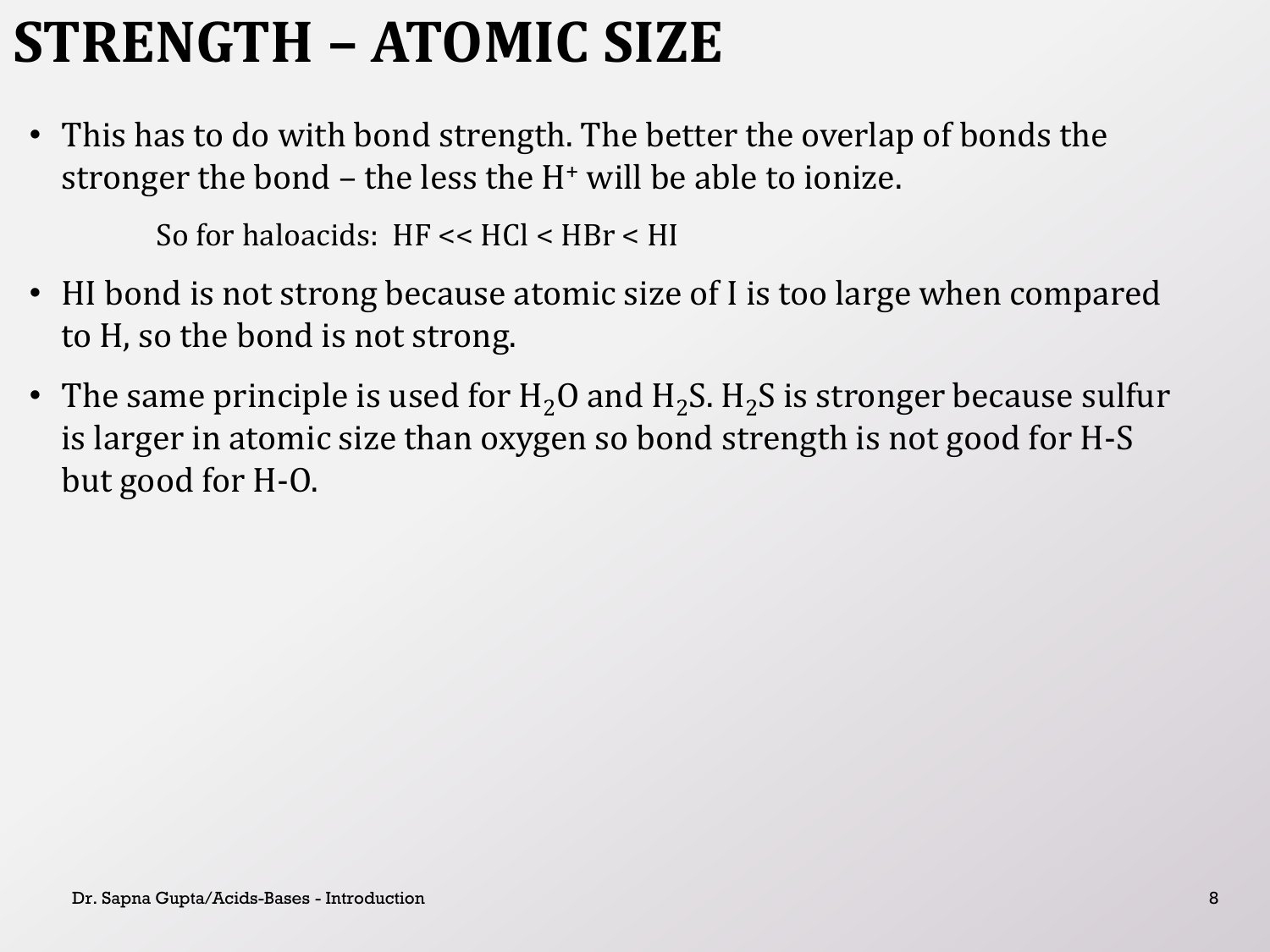# **STRENGTH – POLAR BONDS AND OXYGEN**

#### **Polarity**

- Comparing HCl with  $H_2S$  will HCl more acidic because H-Cl bond is more polar than H-S bond.
- Comparing HClO and HBrO: the former is stronger than the latter because Cl makes the H-O bond more polar.

**Number of Oxygen**: As the number of oxygen atoms increase in an acid, the polarity increases between H and O.

- E.g.  $CH_3OH$  and  $CH_3COOH$ : the second  $CH_3COOH$  (acetic acid) is more acidic because of two oxygen atoms.
- E.g.  $\rm H_2SO_4$  and  $\rm H_2SO_3$ : sulfuric acid is stronger than sulfurous because of higher number of oxygen atoms.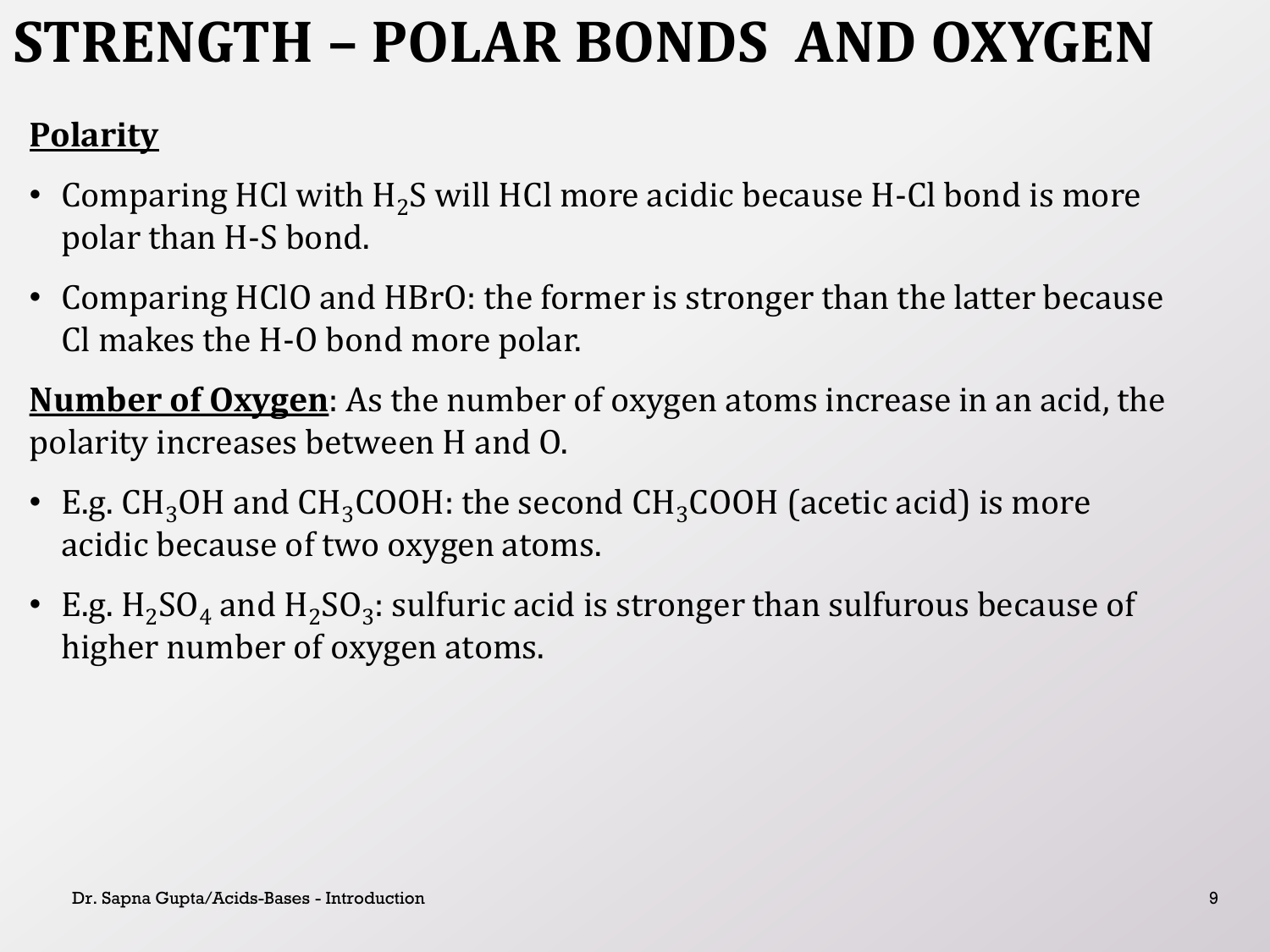# **LEWIS ACID AND BASE**

- A Lewis acid can form a covalent bond by accepting an electron pair.
- A Lewis base can form a covalent bond by donating an electron pair.

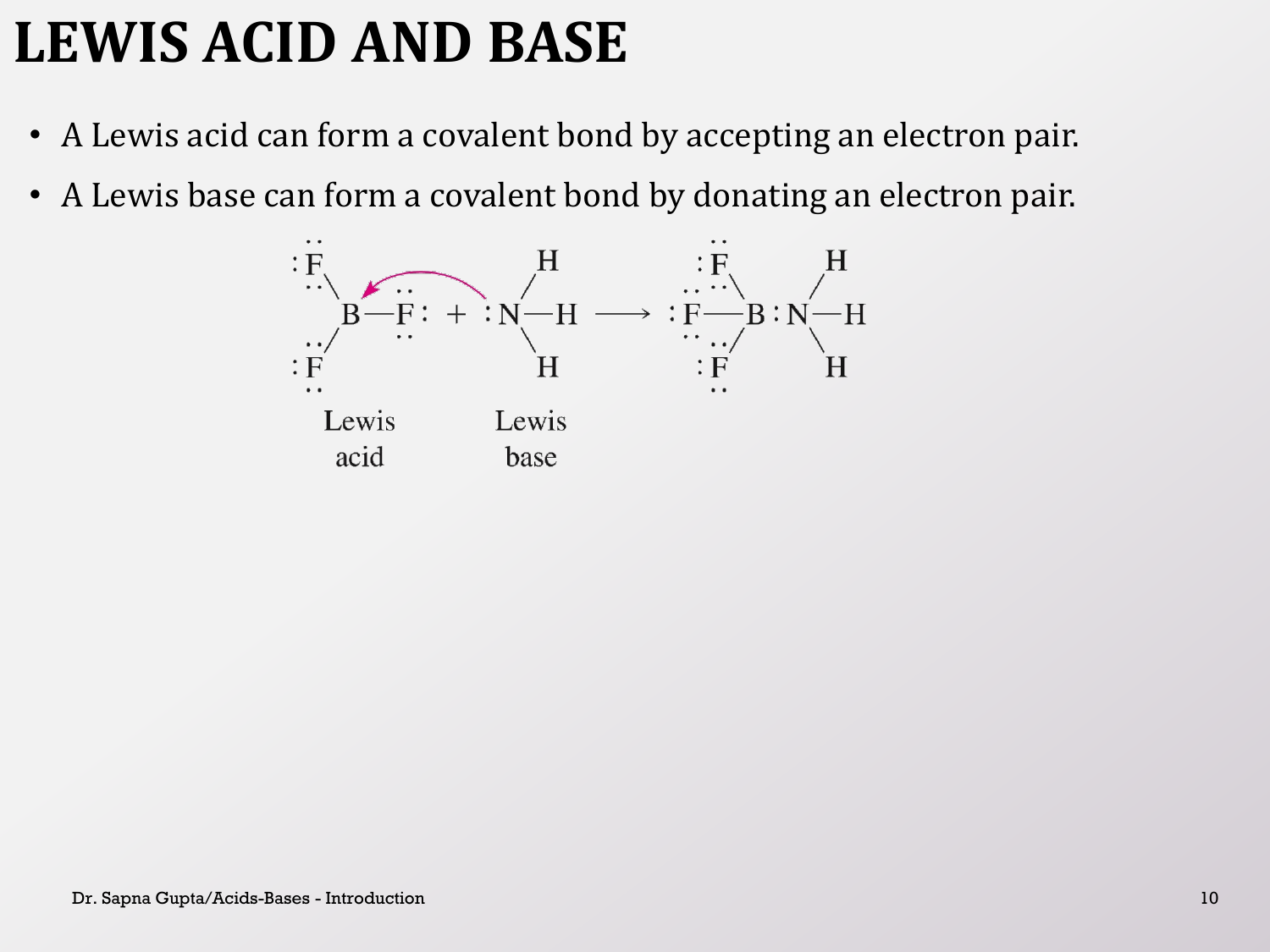#### **FORMATION OF ACIDS AND BASES**

- Acids are made from dissolving non metal oxides in water.
	- Example:  $SO_3$  gives  $H_2SO_4$ ,  $CO_2$  gives  $H_2CO_3$  etc.

 $N_2O_5(g) + H_2O(l) \rightleftharpoons 2HNO_3(aq)$ 

- Bases are made from dissolving metal oxides in water.
	- Example:  $K_2O$  gives KOH, MgO gives Mg(OH)<sub>2</sub> etc.

 $\text{Na}_2\text{O}(s) + \text{H}_2\text{O}(l) \longrightarrow 2\text{NaOH}(aq)$ 

- Amphoteric solutions/substances are made from metalloid oxides.
	- Example:  $\text{Al}_2\text{O}_3$  gives  $\text{Al}(\text{OH})_3$ , SnO<sub>2</sub> gives Sn(OH)<sub>2</sub> etc.
	- Below are reactions of aluminum hydroxide with acid and base.

$$
\text{Al(OH)}_3(s) + 3\text{H}^+(aq) \longrightarrow \text{Al}^{3+}(aq) + 3\text{H}_2\text{O}(l)
$$
  

$$
\text{Al(OH)}_3(s) + \text{OH}^-(aq) \longrightarrow \text{Al(OH)}_4^-(aq)
$$